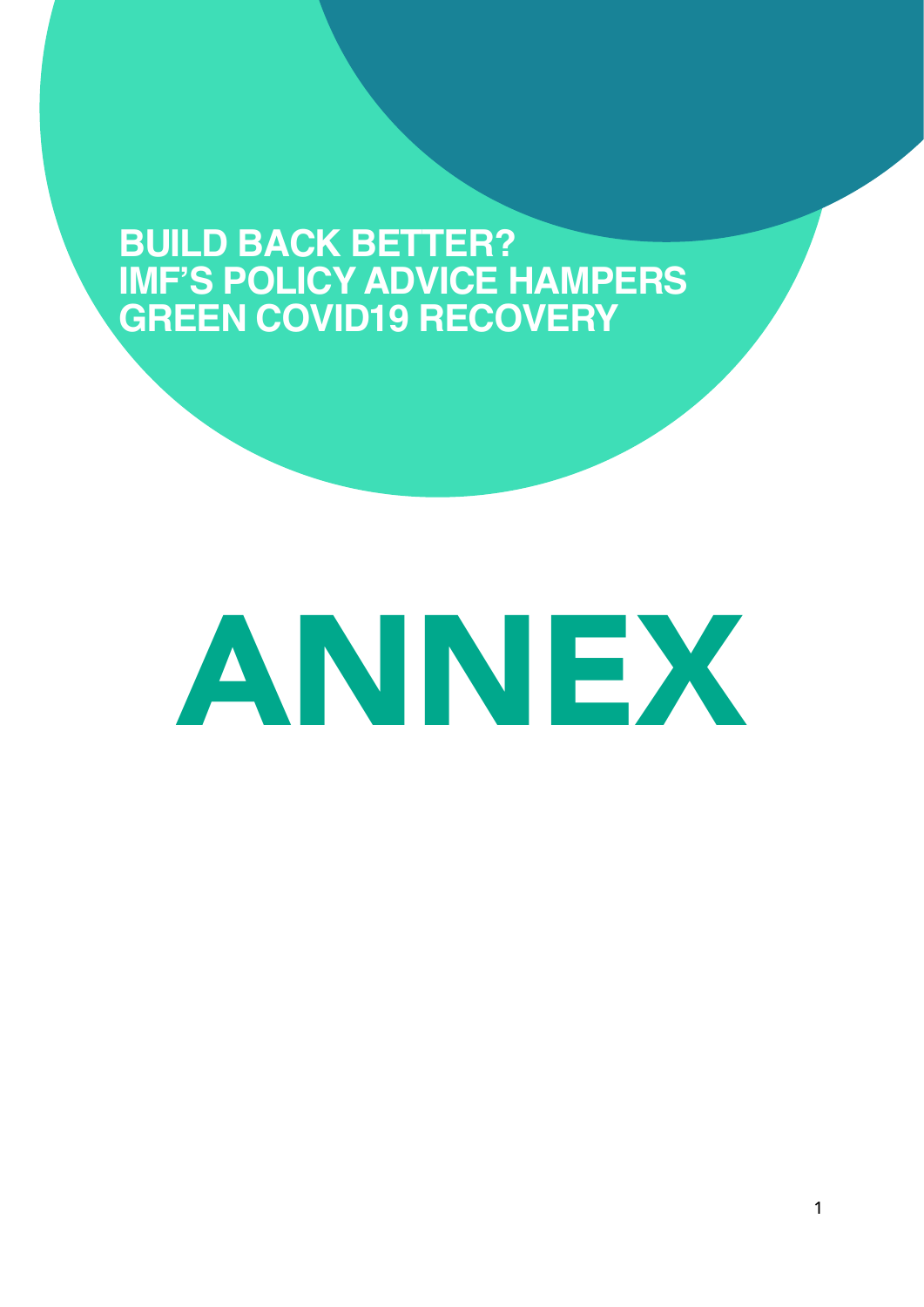mated to have ruined around 800 thousand hectares of crops, including for local consumption and exports [see also coal mine flooding in note 4 below]. Tropical Cyclone Kenneth struck on April 25 the northern province of Cabo Delgado [location of mega LNG projects].

[3] "In particular, the Indian economy depends heavily on imported oil. The net oil import bill amounted to about US\$94 billion in FY2018/19, equivalent to about 3½ percent of GDP or a fifth of merchandise imports. An increase in international oil prices, therefore, [7] Rising fiscal risks from contingent liabilities directly affects the economic outlook, with a widening current account deficit raising concerns over external financing and rising inflation affecting real disposable income and

reflecting scarce readily available cost-effective suppliers; tariffs are not yet cost-reflective; technical deficiencies continue to force heavy reliance on expensive generation turbines; and disruptive power outages continue."

private consumption, and ultimately growth." [4] The current account deficit worsened in 2018 for Mozambique. Lower exports, mainly due to mine flooding in coal production, and higher megaproject imports of services led to a deterioration in the current account deficit to 30½ percent of GDP in 2018, from 20 percent of GDP in 2017. While megaproject imports contributed to the large deficit, it was financed to a large extent by FDI. [It should be noted that the megaprojects are largely the gas/LNG projects and also coal export-linked infrastructure] [8] For India, Indonesia and South Africa, the IMF indicated that "clarity on land reform" was essential. India: "Bottlenecks include delays in land acquisition, environment and forest clearances, stressed balance sheet of private companies involved in infrastructure investment…" "land reform remains essential to raise agriculture sector productivity and achieve the authorities' ambitious infrastructure development targets." "Land acquisition should be eased by reforming the land acquisition law." Indonesia: Improving business environment, IMF notes that the land acquisition process was simplified [compliments of the World Bank];

[6] Delay in implementation of megaprojects [Note: this largely refers to the mega LNG projects and possibly to some coal projects, i.e., transport/export corridors, Nacala and Beira corridors]

linked to state-owned enterprises (SOEs) and public-private partnerships (PPPs). [Note: significant link to coal power plants]

These notes generally represent the IMF's statements of the risk in the Article IV reports with author-added bolded text and author-added information indicated in brackets [2] Mozambique is one of the most vulnera- $\lceil$  ].

[5] For South Africa, IMF lists domestic coal prices as being higher than international prices - not as a contributor to the Current Account deficit. "Rising input, employment and interest costs. Eskom has been purchasing coal and other inputs at significantly above world prices." "coal costs remain elevated [9] A deterioration in security in the North: "Bouts of violence in the North continue unabated, but these attacks have so far not disrupted the pace of implementation of the LNG megaprojects in the region".

| <b>IMF Article IV Review: Annex</b>                                      |
|--------------------------------------------------------------------------|
| Table 1. IMF Article IV Identified Risks - Macroeconomic Vulnerabilities |

| <b>Vulnerability</b>                                                  | <b>India</b>     | <b>Indonesia</b>    | <b>Philippines</b> | <b>Mozambique</b> | South<br><b>Africa</b>   | <b>Total</b>   |
|-----------------------------------------------------------------------|------------------|---------------------|--------------------|-------------------|--------------------------|----------------|
| Climate Change / Extreme<br>Weather                                   |                  |                     | Yes [1]            | Yes $[2]$         |                          | $\overline{2}$ |
| <b>Current Account Deficit</b><br>- higher imports / lower<br>exports | Yes              | Yes                 | Yes                | Yes               | Yes                      | 5              |
| Oil Price Volatility                                                  | imports<br>$[3]$ | imports,<br>exports |                    | imports           |                          | 3              |
| Gas Price Volatility                                                  |                  |                     |                    |                   |                          | $\Omega$       |
| Coal Price Volatility                                                 |                  | exports             |                    | exports [4]       | domestic<br>vs. intl [5] | 3              |
| Infrastructure: Lacking or<br>Project Delays                          | Yes              | Yes                 |                    | Yes [6]           |                          | 3              |
| <b>Fiscal Deficit</b>                                                 | Yes              | Yes                 |                    | Yes               | Yes                      | $\overline{4}$ |
| - Public Debt Distress -<br>Liabilities, SOEs & PPPs <sup>1</sup>     | Yes              | Yes [7]             |                    | Yes               | Yes                      | 4              |
| - Tax Revenue Shortfalls                                              | Yes              | Yes                 |                    |                   | Yes                      | 3              |
| Financial Sector Weakness-<br>es, Lack of Credit, Global<br>finance   | Yes              | Yes                 | Yes                | Yes               |                          | 4              |
| Governance – Business<br>Climate                                      | Yes              | Yes                 | Yes                | Yes               | Yes                      | 5              |
| - Transparency, corrup-<br>tion, contracts                            |                  |                     | Yes                | Yes               | Yes                      | 3              |
| - Environmental Regula-<br>tion Uncertainty                           | Yes              |                     |                    |                   |                          | 1              |
| - Land Acquisition                                                    | Yes [8]          | Yes [8]             |                    |                   | Yes [8]                  | $\overline{2}$ |
| - Security                                                            |                  |                     |                    | Yes [9]           |                          | 1              |

Notes: The rate of inflation, which often is a concern of the IMF, is not reflected here. It is often related to energy and food price volatility.

1 SOEs = state-owned enterprises and PPPs = public-private partnerships.

#### Table 1 Notes:

[1] Risks from natural disasters and climate change. Tropical Cyclone Idai inundated change are significant in the Philippines, which is categorized as one of the world's homes, hospitals and schools in Beira [Port most vulnerable countries to climate change.

Risk to agriculture production, damage to properties, and higher flood inflation, with especially larger impacts on low-income households in rural areas.

ble countries to natural disasters and climate entire neighborhoods and destroyed most Beira – large coal terminal]. Floods are esti-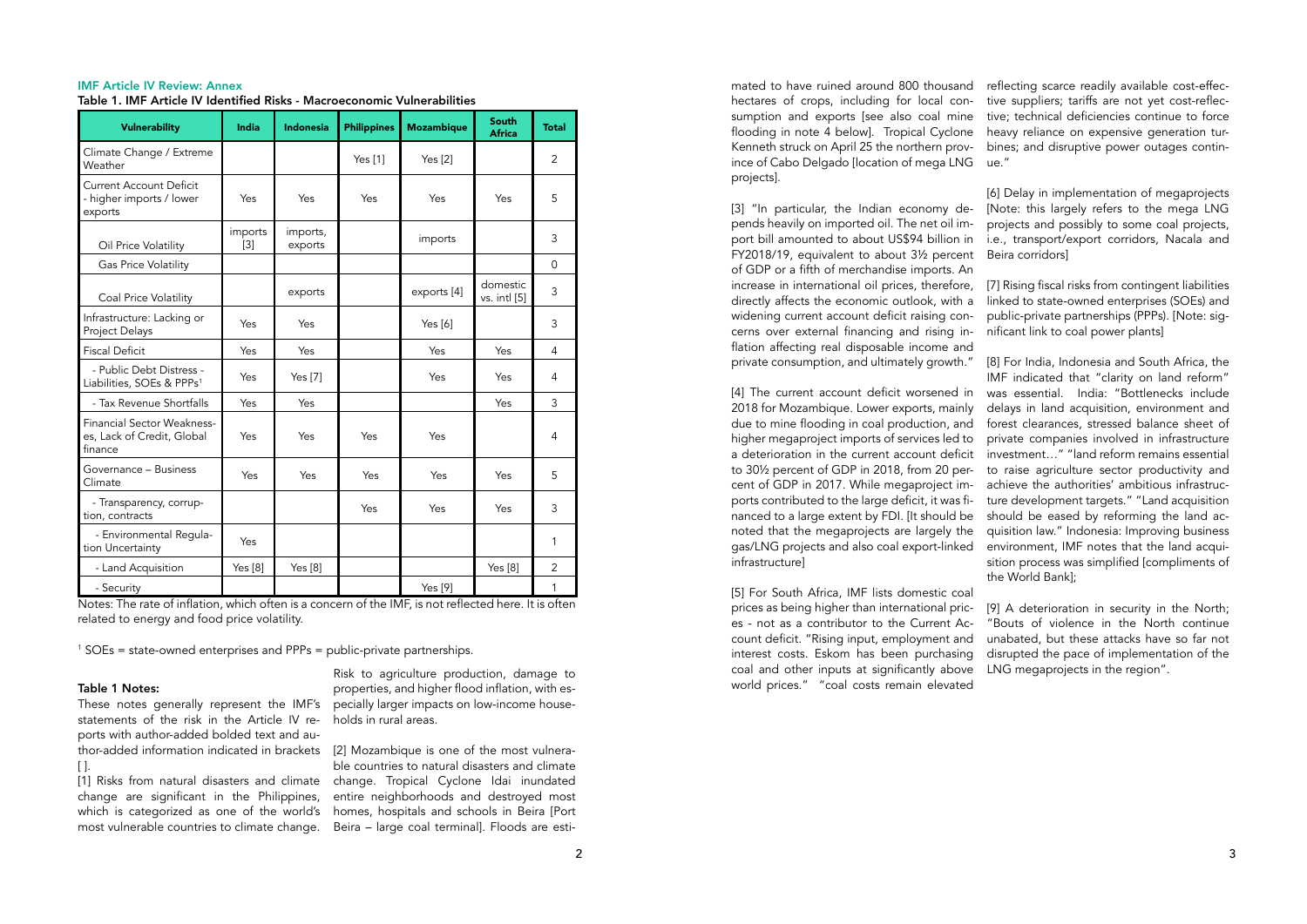IMF on India TAX REFORM: "Increases in revenue collections, through two complementary reforms: On GST (Goods and Services Tax), staff recommends increasing compliance by streamlining filing and refund mechanisms, broadening the base (e.g., including electricity and petroleum products), and simplifying the rate structure—adopting fewer rates—in line with past Fund advice and analysis (2018 Staff Report and Selected Issues Paper)." [5] "Implementing a medium-term revenue strategy (MTRS) will be critical to finance priority spending and avoid measures that erode the tax base. The MTRS should aim to raise revenue by around 5 percent of GDP over five years to finance priority spending on infrastructure, education, health, and social safety nets." … "As the MTRS covers both tax policy and tax administration reforms comprehensively, implementation challenges call for careful prioritization and sequencing (Box 2). The government should avoid measures that would weaken revenues, including additional tax incentives." [Note: the IMF advised the authorities against mandates to repatriate proceeds from natural resource exports and instead encouraged tax incentives to keep proceeds in the country, which contradicts avoiding additional tax incentives.]

#### Table 3. IMF Policy Reform Agenda: Prioritized Infrastructure Investments

| <b>Country</b> | <b>Increase</b><br><b>Infrastructure</b><br><b>Budget</b> | <b>Climate Change</b><br><b>Resiliency</b> | <b>Coal Infra-</b><br>structure | Oil & Gas<br>Infrastruc-<br>ture | Renewable<br><b>Energy Infra-</b><br>structure |
|----------------|-----------------------------------------------------------|--------------------------------------------|---------------------------------|----------------------------------|------------------------------------------------|
| India          | Yes [1]                                                   |                                            | Yes $[5]$                       |                                  | Yes $[5]$                                      |
| Indonesia      | Yes                                                       |                                            | Yes $[6]$                       | Yes $[6]$                        |                                                |
| Philippines    | Yes [2]                                                   | Yes [3]                                    |                                 |                                  |                                                |
| Mozambique     | <b>Yes</b>                                                | Yes $[4]$                                  | Yes [7]                         | Yes $[8]$                        |                                                |
| South Africa   |                                                           |                                            |                                 |                                  | Yes [9]                                        |
| <b>Total</b>   | 4                                                         | 2                                          | 3                               | 2                                | 2                                              |

phasis should be put on addressing infrastructure bottlenecks. In recent years, the supply side of the economy has been strengthened through large investments in airports, roads, telecom, and power generation. The government has announced ambitious plans in this regard. The new target is to invest Rs. 100 trillion (about US\$1.4 trillion) over the next six years. This would involve more than a doubling of infrastructure investment from the pace of the last five years."

Table 3 Notes: These notes represent the IMF's statements in the Article IV reports with author-added bolded text and author-added information indicated in brackets [ ]. [1] "In line with government plans, further emover 6 percent of GDP by 2022, from 5.1 percent in 2018. Consistent with this objective, they have recently revised the list of priority flagship infrastructure projects, reflecting the results of feasibility studies and cost-benefit considerations." [It is unclear what projects are the priority infrastructure projects.]

[2] On the tax policy front, it would be important to review legislation to limit base erosion and profit shifting opportunities, reduce tax expenditures including those related to special economic zones, and gradually increase the carbon tax introduced this year. [Note: the carbon tax recommendation is somewhat lost in the text. It is not highlighted in the summary as a main policy recommendation.]

[3] [To increase tax revenue in India, Indonesia and Mozambique, the IMF suggests eliminating VAT exemptions, but does not specify that is should apply to exemptions for fossil fuels.] Indonesia: "Remove certain VAT ex[2] "[The authorities] intend to raise the general government infrastructure spending to [3] "Increase public investment in weather-related infrastructure…" "The Philippines has taken a number of climate change-related initiatives, but further steps are needed. The Philippines has been one of the most proactive emerging market countries in strengthening financial preparedness for natural disasters and green financing, and in introducing government budgeting for climate change. But more resources and incentives for climate change adaptation and mitigation are needed to induce investment and changes in emission patterns (see Selected Issues

[4] "Implementation of reforms initiated earlier, such as the Goods and Services Tax (GST) rate reductions… IMF "technical assistance (TA) and training have supported the authorities' efforts to enhance the formulation and implementation of…the Goods and Services Tax (GST)." [It is unclear what specific advice was given in the "formulation" of the GST. However, over the last few years, the GST tax policy reforms have centered on rate reductions (GST rates are pegged at 5%, 12%, 18% or 28%). Recent GST rate reductions include: June 2017, coal reduced from 12% to 5% (beneficial for the power sector and heavy industries); mining of petrol crude reduced from 18% to 12%; LPG for household use - reduced from 18% to 5%; marine fuel reduced from 18% to 5%; specified goods for petroleum operation under HELP (Hydrocarbon Exploration Licensing Policy ) taxed at 5% (unclear what previous rate was but this is the lowest GST rate). July 2019 - The GST rate on all electric vehicles reduced from 12 percent to 5 percent. The GST rate on charger or charging stations for Electric vehicles reduced from 18 percent to 5 percent. Hiring of electric buses by local authorities be exempted from GST.2

#### Table 2. IMF Policy Reform Agenda: Tax Policy

|                |                      |                                                               | <b>New Tax Breaks/Reductions</b> |                                                                   |           |           |            |
|----------------|----------------------|---------------------------------------------------------------|----------------------------------|-------------------------------------------------------------------|-----------|-----------|------------|
| <b>Country</b> | Carbon<br><b>Tax</b> | <b>Eliminate</b><br><b>Fossil Fuel</b><br>VAT Ex-<br>emptions | Reduce<br>Fuel<br>Subsi-<br>dies | General<br>Infra-<br>structure<br>Investment<br><b>Incentives</b> |           | Coal      | Oil & Gas  |
| India          | Yes $[1]$            | ? [3]                                                         | Yes                              | Yes $[4]$                                                         | Yes $[4]$ | Yes $[4]$ | Yes $[4]$  |
| Indonesia      |                      | ? [3]                                                         | Yes                              | Yes $[5]$                                                         |           | Yes       | <b>Yes</b> |
| Philippines    |                      |                                                               |                                  | Yes $[6]$                                                         |           |           |            |
| Mozambique     |                      | ? [3]                                                         | Yes                              | Yes                                                               |           | 2014      | 2014       |
| South Africa   | Yes $[2]$            |                                                               |                                  |                                                                   |           |           |            |
| Total          | 2                    | 3                                                             | 3                                | 4                                                                 |           | 3         | 3          |

#### Table 2 Notes:

These notes represent the IMF's statements in the Article IV reports with author-added bolded text and author-added information indicated in brackets [ ].

[1] Additional measures to offset the estimated revenue loss from the recent CIT [Corporate Income Tax] rate reduction would also be needed to achieve the current FRBM debt target by FY2024/25. As examples, consideration could be given to expanding property taxation, increasing the coal cess, and enacting equal tax treatment of agricultural income with that from other sources. [The cess on coal production, called the GST Compensation Cess, is at the rate of INR 400 per tonne (~USD 4).<sup>1</sup> ]

emptions"; Mozambique: To create fiscal buffers, including to deal with future natural disasters, IMF staff recommended revenue enhancing measures, i.e., eliminating VAT exemptions except for "basic goods".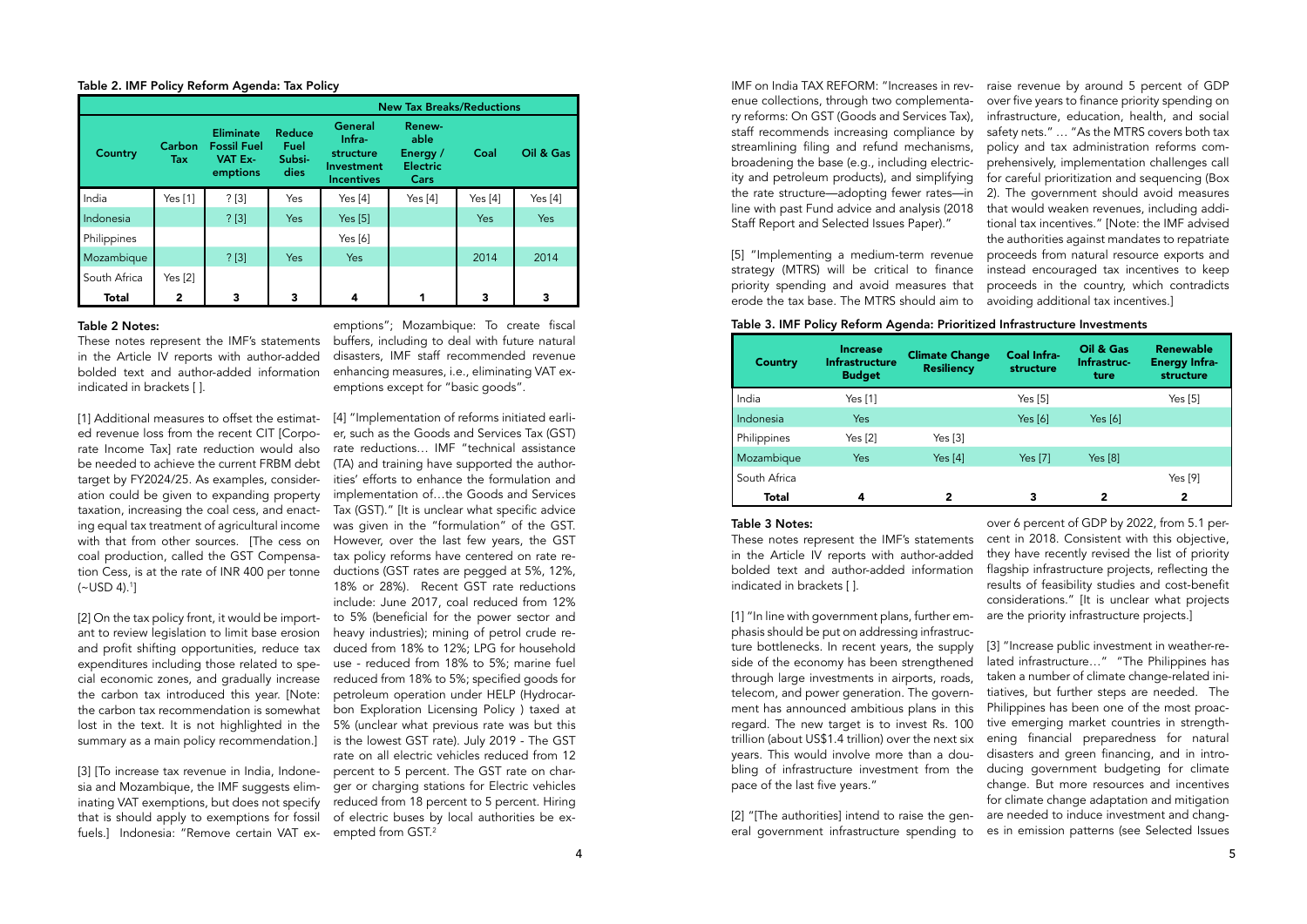#### Table 4 Notes:

These notes represent the IMF's statements in the Article IV reports with author-added bolded text and author-added information indicated in brackets [ ].

[1] "Directors also called for monitoring risks and contingent liabilities arising from stateowned enterprises and public-private partnerships. Low fiscal revenues have also resulted in reliance on SOEs and PPPs to channel recent increases in infrastructure spending, increasing fiscal risks from contingent liabilities." "While outstanding explicit government guarantees at the end of 2018 amounted to only 1.2 percent of GDP, additional fiscal risks could stem from implicit guarantees of SOE debt and PPPs." [For details on coal power plant liabilities, see IEEFA, 2020. [IEEFA Indonesia: Playing with matches—Who should](https://ieefa.org/ieefa-playing-with-matches-who-should-take-responsibility-for-plns-financial-mess/)  [take responsibility for PLN's financial mess?](https://ieefa.org/ieefa-playing-with-matches-who-should-take-responsibility-for-plns-financial-mess/) Institute April 30, 2020.]

hidden loans or are taking legal measures as appropriate." [It should be noted that debt restructuring was necessary because of the hidden loans, which are partly linked to security for offshore gas development.]

for Energy Economics and Financial Analysis, [2] IMF Staff: "With adequate management of fiscal risks, more private sector participation could complement the public sector efforts in the infrastructure build-up. Such participation would require dedicated capacity and planning, and an update of the legal framework to include all possible forms of PPPs (for example, joint ventures)." Philippine Government: "The authorities also expressed reservation about a greater reliance on PPPs for major infrastructure projects, citing the long delivery times experienced in the past and the difficulties in designing balanced risk sharing agreement with the private sector." [4] Eskom's inability to pay debt. "Eskom being macro-critical (95 percent of domestic electricity production and 16 percent of GDP in size), major adverse consequences for the economy."… "Eskom is by far the largest SOE and its position is particularly critical, with an operational balance insufficient to service its high debt—around 10 percent of GDP. Amid declining sales, elevated procurement costs, and a rising wage bill, Eskom faced a liquidity crisis in March 2019 that prompted a bridge bank loan and urgent budget support." "After years of poor performance by Eskom, the government agreed to support it with exceptional financing, committing so far to transfers equivalent to 4¾ percent of GDP over 10 years (2 1/3 percent over the next 3 years)."

Mozambique Note: Increasing fiscal space in the near term to respond to the urgent needs in areas affected by the cyclones by, inter alia, reallocating lower priority spending in the annual budget to emergency assistance and reconstruction. [Note: Is security for gas operations a low priority?] [Notably, did not specifically mention the big gas and coal developments happening in the country….and how the prices of these commodities impact the government's budget, etc.] Mozambique: The IMF Executive Board approved in April US\$118 million in emergency assistance under the Rapid Credit Facility (RCF).

[3] "Accounting for the authorities' debt restructuring strategy and considering that, to a large extent, future borrowing and government guarantees reflect state participation in the sizable LNG development, debt is deemed sustainable." [Notably, there is no discussion on how the oversupply of LNG/gas and lower global gas prices impact these assumptions.] "the authorities are in good-faith discussions with private creditors to restructure Mozambique's Eurobond and previously "Measures to stabilize Eskom finances in the short run and overhaul the business model over the medium term to create space for greater private sector participation. Strict enforcement of structural conditionality for fiscal support." "All further budget transfers should be subject to adopting measures to: (i) reduce primary energy costs through improved procurement of coal and cost-efficient electricity generation; (ii) enhance service delivery to help improve demand; (iii) collect arrears;

on climate change). Greater climate change resilience would also contribute to further poverty reduction."

[4] Mozambique: "Increasing the economy's resilience and preparedness to adverse weather events that are becoming more frequent and intense due to climate change… Directors commended ongoing efforts to increase the country's resilience to natural disasters including through the National Resil-Bank and encouraged the authorities to integrate climate change resilience within their broader development agenda."

National Infrastructure Pipeline for each of the years from FY2019/20 to FY2024/25 to [9] South Africa: "the financial and technical spend about \$1.4 trillion (INR 100 trillion) over these years. (see [https://indiainvest](https://indiainvestmentgrid.gov.in/)[mentgrid.gov.in/\)](https://indiainvestmentgrid.gov.in/) The NIP includes: 11 thermal power projects worth USD \$7 billion; 109 solar projects worth USD \$4.8 billion; 56 hydro power projects worth \$4.6 billion; and 3 wind project worth \$42 million. Specific coal power projects include: Project ID: 4625, Coal Based Power Project USD\$1.32 billion, Andhra Pradesh; Project ID: 18635 Tenughat Coal Thermal Power Extension Project Stage II, USD\$1.26 billion, Jharkhand 2 X 660 MW; Project ID: 17930 Coal Based Power Project renewable energy output and cutting fuel [Raigarh], USD\$818 million, Chharhattisgarh; Project ID: 17736, 2 X 800 MW Coal Based Thermal Power Project, USD\$1.41 billion,

ience Strategy with support from the World [7] Mozambique: Nacala Corridor Coal Railway and Port; [https://clubofmozam](https://clubofmozambique.com/news/mozambique-seeks-4-billion-for-infrastructure-development/)[bique.com/news/mozambique-seeks-4-bil](https://clubofmozambique.com/news/mozambique-seeks-4-billion-for-infrastructure-development/)[lion-for-infrastructure-development/](https://clubofmozambique.com/news/mozambique-seeks-4-billion-for-infrastructure-development/)

[5] [India: Ministry of finance to drew up a [8] Mozambique: Mega LNG Areas 1 and 4.

21585 Gevra Open Cast Coal Mining Project; USD\$1.56 billion; Chharhattisgarh; and Project ID: 601599; Coal Block Exploration Project; USD\$1.72 million; Chharhattisgarh.

[6] Indonesia's national strategic projects – priority infrastructure projects list contains 3 coal power plants, 2 oil refineries, and 1 gas field development. See: [https://kppip.go.id/](https://kppip.go.id/en/national-strategic-projects/) [en/national-strategic-projects/#](https://kppip.go.id/en/national-strategic-projects/)

Assam; and coal mining projects: Project ID: versification of electricity supply over time." capacity of the private sector in renewables must be actively pursued" "On energy, the Eskom unbundling process under discussion should leverage the use of cleaner energy and private sector participation." "They have stepped up efforts to restructure the electricity sector, as outlined in the reformed Electricity Supply Industry paper (Eskom Roadmap). Once implemented, these measures would reduce the need for government to continue to support Eskom. Furthermore, the Eskom Roadmap also sets out a plan for expanding costs. In this regard, the authorities have promulgated the new Integrated Resources Plan (IPP) which will guide the expansion and di-

#### Table 4. IMF Policy Reform Agenda: Government Risks - Debt and Liabilities

| <b>Country</b> | <b>Improve Public</b><br>Investment/<br><b>Debt Manage-</b><br>ment | <b>Public Private</b><br><b>Partnerships</b><br>(PPP) | <b>Address</b><br><b>SOE Weak-</b><br>nesses | <b>Contracts Re-</b><br>negotiation | Establish a<br><b>Sovereign</b><br><b>Wealth</b><br><b>Fund</b> |
|----------------|---------------------------------------------------------------------|-------------------------------------------------------|----------------------------------------------|-------------------------------------|-----------------------------------------------------------------|
| India          | Yes                                                                 |                                                       |                                              |                                     |                                                                 |
| Indonesia      | Yes [1]                                                             | Yes $[1]$                                             | Yes                                          |                                     |                                                                 |
| Philippines    | Yes [2]                                                             | Yes [2]                                               |                                              |                                     |                                                                 |
| Mozambique     | Yes [3]                                                             |                                                       | Yes                                          |                                     | Yes                                                             |
| South Africa   | Yes                                                                 |                                                       | Yes $[4]$                                    | Yes [5]                             |                                                                 |
| <b>Total</b>   | 5                                                                   |                                                       | 3                                            |                                     |                                                                 |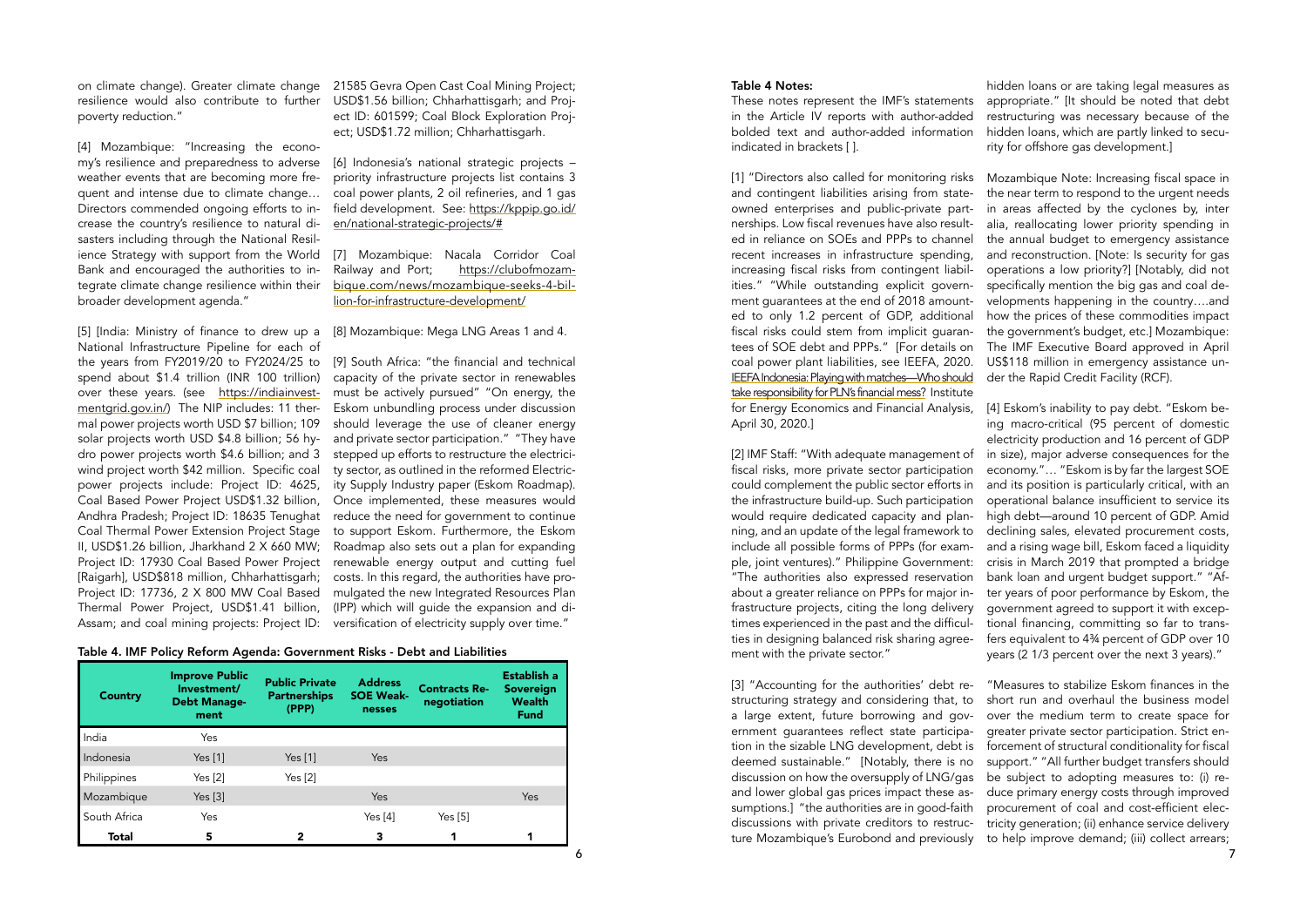[4] Indonesia "Concerning the rule of law, strengthening investor protection and the integrity of contracts and property rights are important." Streamline construction permits and strengthen investor protections, property rights and contracts.

[5] "Priority actions also include …easing restrictions to foreign direct investment,..."

[6] Philippines "Following the enactment of the Ease of Doing Business law in May 2018, the Anti-Red Tape Authority has been established to oversee the streamlining of procedures for government licenses and permits. The authorities also intend to further ease the restrictions on foreign investment by amending relevant laws, especially for public utilities."

[7] Enhance security, particularly in the LNG development related region. [Note, the big oil companies developing the mega LNG projects (Area 1 and 4) have requested the government step up security.]

and (iv) rationalize the wage bill."

[5] Eskom: "Eskom's finances remain under severe pressure, requiring large transfers from the Treasury. Efforts are underway to cut procurement costs through improved governance and renegotiation of certain contracts. The tariff-setting process remains uncertain due to different interpretations of the pricing formula, which is being reviewed in court. Es-

kom Roadmap and Integrated Resource Plan have put forward long-term plans on restructuring of energy sector." [Note: Although this is not an IMF policy recommendation, the IMF makes note of it as being a measure the government is taking to help manage the fiscal stress and notably the IMF does not warn against contract renegotiation.]

|  | Table 5. IMF Policy Reform Agenda: Financial Sector and Business Environment |  |  |
|--|------------------------------------------------------------------------------|--|--|
|  |                                                                              |  |  |

|                     |                                  | <b>Financial Sector*</b>                          | <b>Business Environment</b>                         |                                                                    |                                                           |                                          |
|---------------------|----------------------------------|---------------------------------------------------|-----------------------------------------------------|--------------------------------------------------------------------|-----------------------------------------------------------|------------------------------------------|
| <b>Country</b>      | <b>Stressed</b><br><b>Assets</b> | <b>Non-Bank</b><br><b>Financial</b><br>Companies* | <b>Improve</b><br><b>Business</b><br><b>Climate</b> | <b>Foreign Direct</b><br>Investment -<br>lifting restric-<br>tions | <b>Streamline</b><br>approval /<br>expedite<br>permitting | Local<br><b>Content</b><br><b>Policy</b> |
| India               | Yes $[1]$                        | Yes $[2]$                                         | Yes                                                 | <b>Yes</b>                                                         | <b>Yes</b>                                                |                                          |
| Indonesia           |                                  | Yes [3]                                           | Yes $[4]$                                           | Yes $[5]$                                                          | Yes                                                       |                                          |
| <b>Philippines</b>  |                                  |                                                   | Yes                                                 | Yes $[6]$                                                          | Yes $[6]$                                                 |                                          |
| Mozambique          |                                  |                                                   | Yes [6]                                             |                                                                    |                                                           |                                          |
| <b>South Africa</b> | Yes                              |                                                   | Yes                                                 |                                                                    | Yes                                                       | Yes                                      |
| <b>Total</b>        | $\mathbf{2}$                     | 2                                                 | 5                                                   |                                                                    | 4                                                         | 1                                        |

[3] Need for improving supervision of nonbank financial institutions and financial conglomerates. \*

[1] Prudential Framework for Resolution of Power Finance Corporation, India Infrastruc-Stressed Assets [details not provided]

[2] One of the key issues for the IMF in the financial sector was "stresses in the non-bank financial sector" and "overdependence on bank lending for financing of infrastructure." "Regarding the latter, efforts are being made to promote institutional investment into infrastructure from pension, insurance, and sover-ty sector lending." eign wealth funds through various modalities, including brownfield asset monetization using vehicles such as Toll Operate Transfer and Infrastructure Investment Trusts."

India: "Withdrawal of Exemptions Granted to Government-Owned NBFCs: the RBI withdrew special dispensations granted earlier for NBFCs owned by the government. It has specified a roadmap, stretching till 2021/22, for these lenders to meet the norms on capital adequacy, provisioning and corporate governance. Among the entities affected are IFCI [Industrial Finance Corporation of India],

ture Finance Company, Indian Railway Finance Corporation, Indian Renewable Energy Development Agency and Housing & Urban Development Corporation."

India: "Priority Sector Lending: the RBI permitted bank credit to NBFCs (other than MFIs) for on-lending to be classified as priori-

India: "…complicated process of resolving insolvencies—even with the IBC—and land acquisition." "Measures to reduce administrative and regulatory burdens, strengthen the efficiency of judicial systems, improve governance, shorten regulatory approval timelines, and implement single-window clearance more widely would be beneficial."

### Endnotes

1 IISD, 2018. The Evolution of the Clean Energy Cess on Coal Production in India. International Institute for Sustainable Development. [https://www.iisd.org/sites/default/files/publica](https://www.iisd.org/sites/default/files/publications/stories-g20-india-en.pdf)[tions/stories-g20-india-en.pdf](https://www.iisd.org/sites/default/files/publications/stories-g20-india-en.pdf)

2 See: <https://cleartax.in/s/gst-rates> and [https://cleartax.in/s/fossil-fuels-coal-petroleum](https://cleartax.in/s/fossil-fuels-coal-petroleum-gst-rate-hsn-code)[gst-rate-hsn-code](https://cleartax.in/s/fossil-fuels-coal-petroleum-gst-rate-hsn-code)